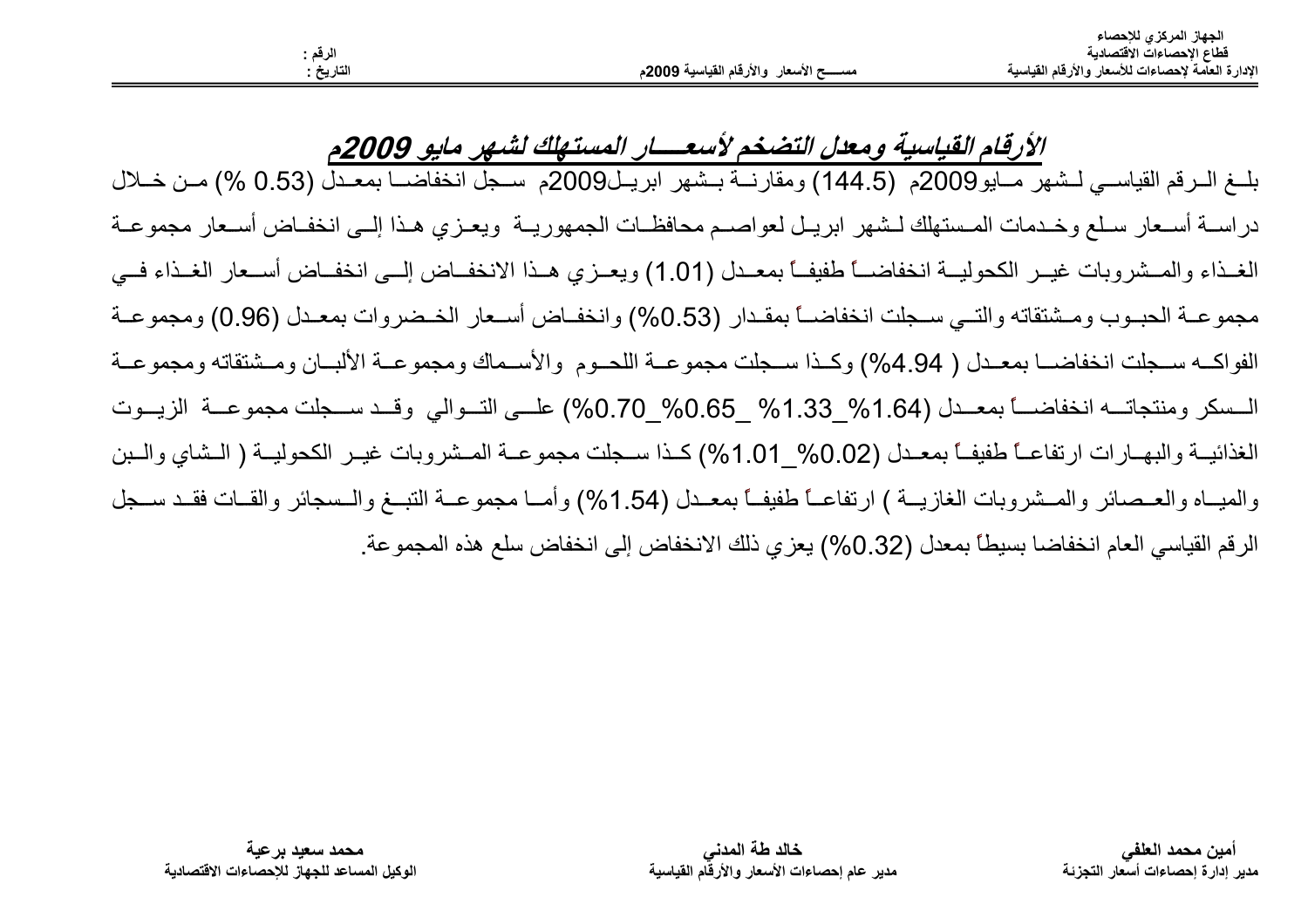| <b>Products</b>                                | التضخم   | May-09 | Apr-09 | المجموعات                          |
|------------------------------------------------|----------|--------|--------|------------------------------------|
| <b>All-items</b>                               | $-0.53%$ | 144.5  | 145.2  | البند العام                        |
| I. Food and Non-Alcoholic Beverages            | $-1.01%$ | 159.1  | 160.7  | الغذاء والمشروبات الغير كحوليه     |
| Food                                           | $-1.12%$ | 160.1  | 161.9  | الغذاء                             |
| <b>Cereals and cereal products</b>             | $-0.53%$ | 181.2  | 182.1  | الحبوب ومشتقاته                    |
| Vegetables, fresh and canned                   | $-0.96%$ | 131.1  | 132.4  | الخضروات الطازجة والمعلبه          |
| Fruits, fresh and canned                       | $-4.94%$ | 149.2  | 156.9  | الفواكه الطازجة والمعلبة           |
| <b>Meats</b>                                   | $-1.64%$ | 162.3  | 165.0  | اللحوم                             |
| Fish                                           | $-1.33%$ | 164.7  | 166.9  | الاسماك                            |
| Dairy products and eggs                        | $-0.65%$ | 150.6  | 151.6  | الالبان ومشتقاته والبيض            |
| <b>Edible oils and fats</b>                    | 0.02%    | 162.6  | 162.5  | الزيوت الغذائيه                    |
| <b>Sugar and sugar products</b>                | $-0.70%$ | 143.6  | 144.6  | السكر ومنتجاته                     |
| Spices and other food items                    | 1.01%    | 154.6  | 153.0  | البهارات                           |
| <b>Non-Alcoholic Beverages</b>                 | 1.54%    | 139.3  | 137.2  | مشروبات غير كحوليه                 |
| <b>Tea, Coffee, and Cocoa</b>                  | 0.25%    | 129.6  | 129.3  | الشاي والمبن                       |
| Mineral water, juice & carbonated beverages    | 2.77%    | 149.9  | 145.9  | المياه والعصائر والمشروبات الغازيه |
| II. Alcoholic Beverages, Tobacco and Narcotics | $-0.32%$ | 125.9  | 126.3  | التبغ والسجائر والقات              |
| <b>Tobacco and Narcotics</b>                   | $-0.32%$ | 125.9  | 126.3  | التماك والسجائر                    |
| <b>Tobacco and Qat</b>                         | $-0.32%$ | 125.9  | 126.3  | التبغ والقات                       |
| <b>Clothing and Footwear</b>                   | 0.00%    | 122.7  | 122.7  | الملابس والاحذية                   |

أمين محمد العلفي<br>مدير إدارة إحصاءات أسعار التجزئة

محمد سعيد برعية الوكيل المساعد للجهاز للإحصاءات الاقتصادية خالد طة المدني<br>مدير عام إحصاءات الأسعار والأرقام القياسية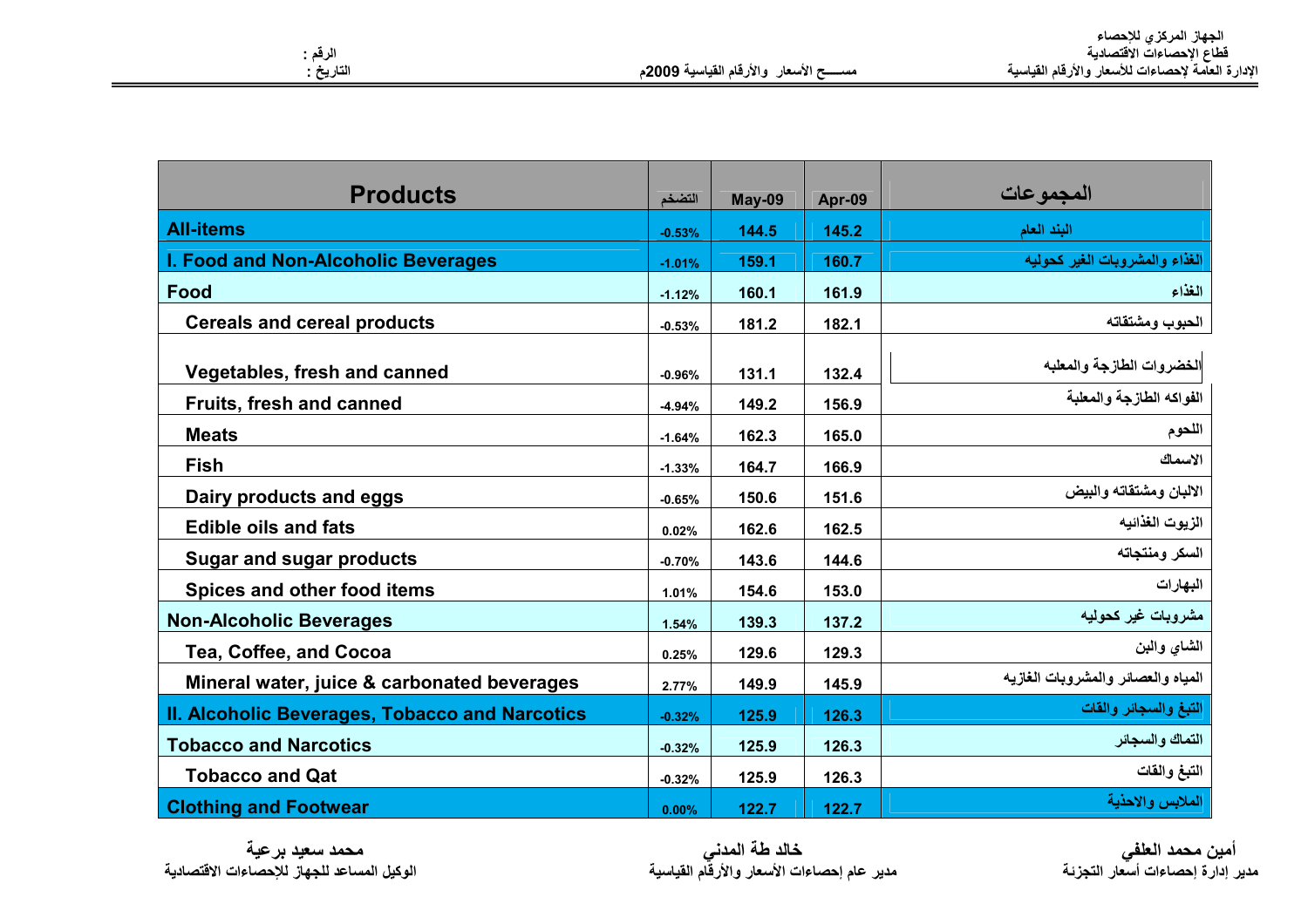الجهاز المركزي للإحصاء<br>قطاع الإحصاءات الاقتصادية<br>الإدارة العامة لإحصاءات للأسعار والأرقام القياسية

مسسسح الأسعار والأرقام القياسية 2009م

| <b>Products</b>                                            | التضخم            | May-09 | Apr-09 | المجموعات                     |
|------------------------------------------------------------|-------------------|--------|--------|-------------------------------|
| Clothing                                                   | 0.00%             | 124.6  | 124.6  | الملابس                       |
| <b>Garments</b>                                            | 0.00%             | 131.3  | 131.3  | ملابس داخلية                  |
| <b>Clothing materials</b>                                  | 0.00%             | 87.1   | 87.1   | الاقمشة                       |
| <b>Repair and Hire of Clothing</b>                         | 0.00%             | 117.2  | 117.2  | خياطة الملابس                 |
| <b>Footwear</b>                                            | 0.00%             | 111.8  | 111.8  | الاحذية                       |
| Shoes and other footwear                                   | 0.00%             | 111.8  | 111.8  | الاحذية واغطية الاقدام الاخرى |
| <b>Housing and related items</b>                           | 0.00%             | 140.8  | 140.8  | السكن ومستلزماته              |
| <b>Actual rents for housing</b>                            | 0.00%             | 143.4  | 143.4  | ايجارات السكن                 |
| <b>Actual and imputed rent</b>                             | 0.00%             | 143.4  | 143.4  | الايجارات المنزلية            |
| Water supply and misc. services                            | 0.00%             | 96.7   | 96.7   | شرائح المياه                  |
| <b>Water Supply</b>                                        | 0.00%             | 96.7   | 96.7   | المياه                        |
| <b>Maintenance and repairs</b>                             | 0.00%             | 126.2  | 126.2  | الصيانه والاصلاح              |
| Material for the maintenance and repair                    | 0.00%             | 125.7  | 125.7  | مواد الصيانه والاصلاح         |
| Services for the mainenance and repair                     | 0.00%             | 127.8  | 127.8  | خدمات الاصلاح                 |
| Electricity, gas and other fuels                           | 0.00%             | 144.5  | 144.5  | الكهرباء والغاز والوقود       |
| <b>Electricity</b>                                         | 0.00%             | 100.9  | 100.9  | الكهرباء                      |
| Gas                                                        | 0.00%             | 180.2  | 180.2  | الغاز                         |
| <b>Solid fuels</b>                                         | 0.00%             | 160.0  | 160.0  | الوقود الصلبه                 |
| <b>Other fuels</b>                                         | 0.00%             | 155.9  | 155.9  | وقود اخرى                     |
| <b>Household furnishings and appliances</b>                | 0.00%             | 125.6  | 125.6  | الاثاث والادوات المنزلية      |
| Furniture and furnishings, carpets, and other<br>coverings | n nn <sup>o</sup> | 1292   | 1292   | السجاد والمفارش               |

محمد سعيد برعية الوكيل المساعد للجهاز للإحصاءات الاقتصادية

الرقم :<br>التاريخ :

خالد طة المدني<br>مدير عام إحصاءات الأسعار والأرقام القياسية

أمين محمد العلفي<br>مدير إدارة إحصاءات أسعار التجزئة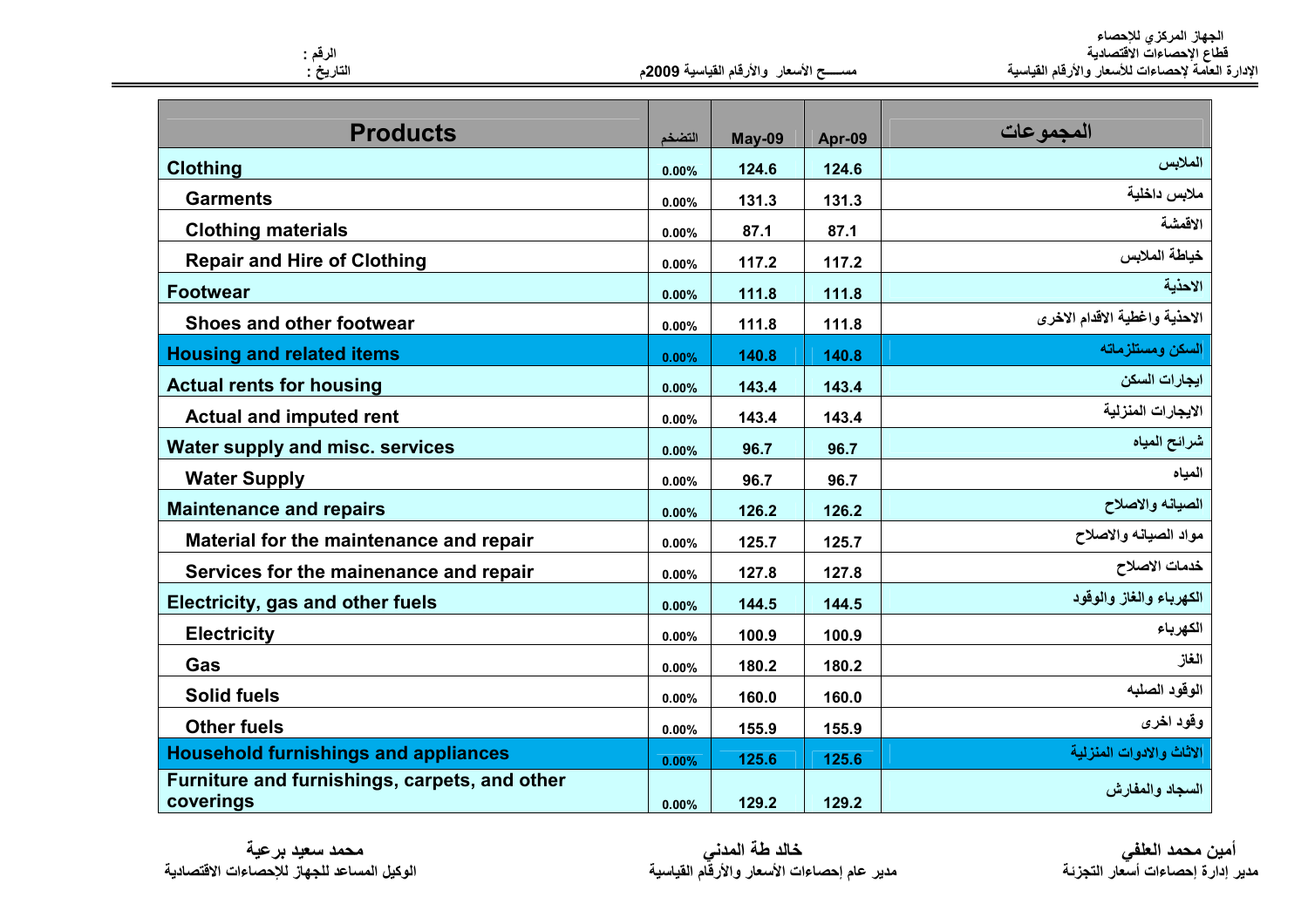|                                                |        |        |        | المجموعات                                 |
|------------------------------------------------|--------|--------|--------|-------------------------------------------|
| <b>Products</b>                                | التضخم | May-09 | Apr-09 |                                           |
| <b>Furniture and furnishings</b>               | 0.00%  | 133.2  | 133.2  | الاثاث                                    |
| <b>Carpets and floor covering</b>              | 0.00%  | 118.5  | 118.5  | المفارش وسجاد الارضيه                     |
| Glassware, tableware and household utensils    | 0.00%  | 110.3  | 110.3  | الزجاجيات                                 |
| Glassware, tableware and household utensils    | 0.00%  | 110.3  | 110.3  | المواد المنزلية                           |
| <b>Household textiles</b>                      | 0.00%  | 122.8  | 122.8  | الاغطيه المنزليه                          |
| <b>Household textiles</b>                      | 0.00%  | 122.8  | 122.8  | الاغطيه المنزليه                          |
|                                                |        |        |        | السلع والخدمات للصيانة المنزلية الروتينية |
| Goods and services for routine HHs maintenance | 0.00%  | 134.9  | 134.9  |                                           |
| Non durable household goods                    | 0.00%  | 137.6  | 137.6  | السلع المنزلية غير المعمرة                |
| <b>Household cleaning products</b>             | 0.00%  | 134.1  | 134.1  | المنظفات المنزلية                         |
| <b>Household appliances</b>                    | 0.00%  | 113.2  | 113.2  | الأجهزة المنزلية                          |
| <b>Major appliances</b>                        | 0.00%  | 111.9  | 111.9  | الأجهزة الأساسية                          |
| <b>Small electric appliances</b>               | 0.00%  | 120.6  | 120.6  | أجهزه كهربائية صغيره                      |
| <b>Health</b>                                  | 0.00%  | 141.0  | 141.0  | الصحة والخدمات الصحية                     |
| Medical products, appliances and equipment     | 0.00%  | 158.0  | 158.0  | االمنتجات الصيدلية والعدد الطبية          |
| <b>Pharmaceutical products</b>                 | 0.00%  | 158.0  | 158.0  | المنتجات الصيدليه                         |
| <b>Out-Patient Services</b>                    | 0.00%  | 137.0  | 137.0  | خدمات صحبه                                |
| <b>Medical Services</b>                        | 0.00%  | 137.0  | 137.0  | خدمات صحيه                                |
| <b>Hospital Services</b>                       | 0.00%  | 104.6  | 104.6  | خدمات المستشفبات                          |
| <b>Hospital Services</b>                       | 0.00%  | 104.6  | 104.6  | خدمات المستشفيات                          |
| <b>Transport</b>                               | 0.00%  | 140.1  | 140.1  | النقل ومستلزماته                          |
| Operation of personal transport equipment      | 0.00%  | 145.8  | 145.8  | معدات النقل الشخصبه                       |

محمد سعيد برعية الوكيل المساعد للجهاز للإحصاءات الاقتصادية خالد طة المدني<br>مدير عام إحصاءات الأسعار والأرقام القياسية

أمين محمد العلفي<br>مدير إدارة إحصاءات أسعار التجزئة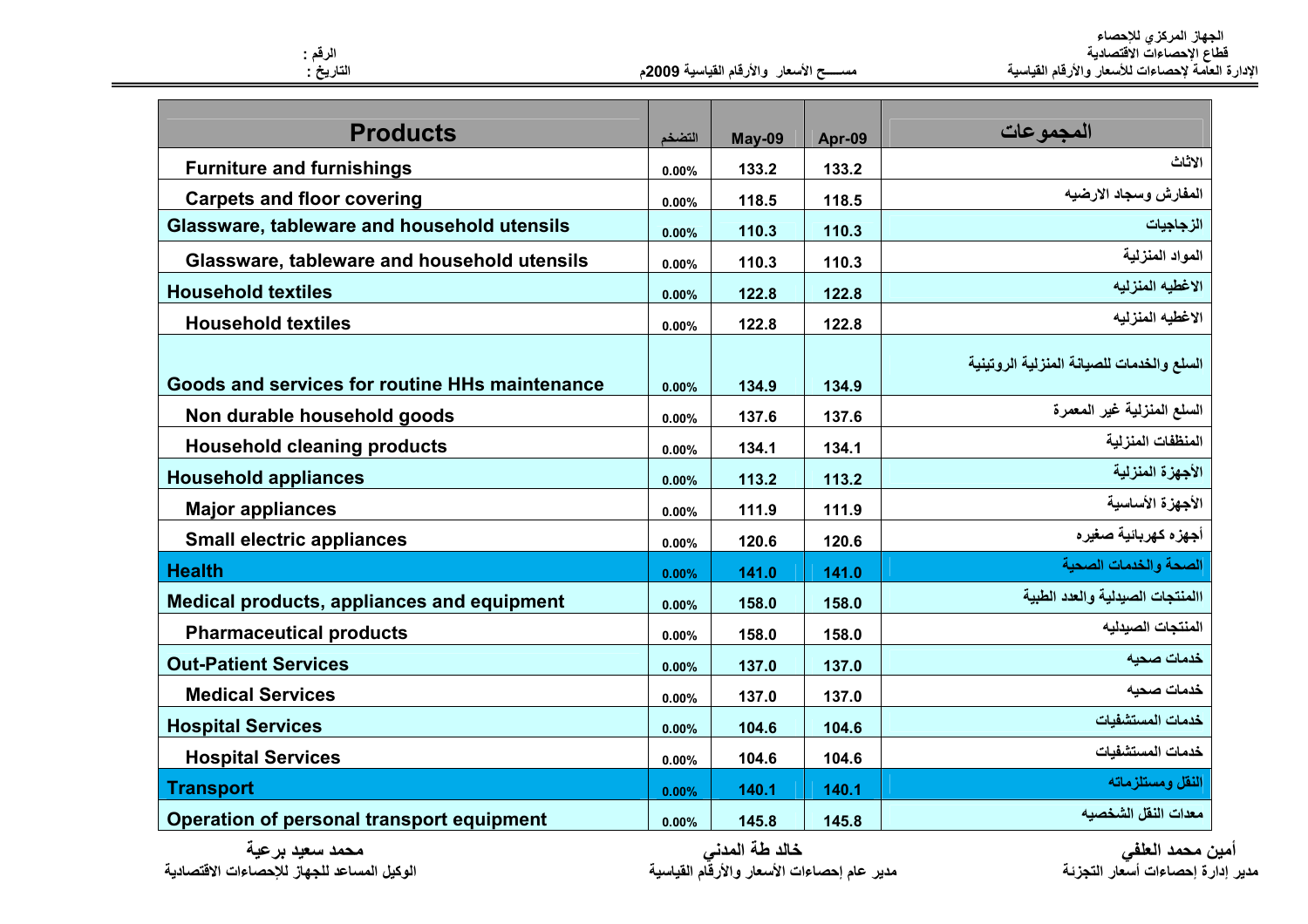| الجهاز المركزي للإحصاء                            |
|---------------------------------------------------|
| فطاع الإحصاءات الاقتصادية                         |
| الإدارة العامة لإحصاءات للأسعار والأرقام القياسية |

الوقود

اجور النقل

النقل البرى

النقل الجوى

التعليم

التعليم ومستلزماته

الاتصالات ومستلزماته

المجمو عات

مســــــح الأسعار والأرقام القياسية 2009م

التضخم

 $0.00%$ 

 $0.00%$ 

 $0.00%$ 

 $0.00%$ 

**May-09** 

145.8

134.3

134.3

151.4

Apr-09

145.8

134.3

134.3

151.4

115.2

115.2

116.4

| الاتصالات ومستلزماته              | 65.5  | 65.5  | $0.00\%$ | <b>Communications</b>                                     |
|-----------------------------------|-------|-------|----------|-----------------------------------------------------------|
| الاتصالات ومستلزماته              | 65.5  | 65.5  | $0.00\%$ | <b>Communications</b>                                     |
| خدمات البر يد                     | 109.6 | 109.6 | $0.00\%$ | <b>Postal Services</b>                                    |
| التلفونات والتلكسات               | 62.9  | 62.9  | $0.00\%$ | <b>Telephone and telefax services</b>                     |
| الترفيه والثقافة                  | 112.8 | 112.8 | $0.00\%$ | <b>Recreation and Culture</b>                             |
| المرئيات                          | 113.8 | 113.8 | $0.00\%$ | Audio-visual, photographic, etc                           |
| معدات الاستقبال والتسجيل والانتاج | 99.9  | 99.9  | $0.00\%$ | Equipment for the reception, rcording and<br>reproduction |
| القرطاسيه والاقلام                | 155.6 | 155.6 | $0.00\%$ | <b>Stationary and drawing materials</b>                   |
| خدمات ترفيهيه وثقافيه             | 117.8 | 117.8 | $0.00\%$ | <b>Recreation and Cultural services</b>                   |
| خدمات ثقافيه                      | 117.8 | 117.8 | $0.00\%$ | <b>Cultural services</b>                                  |
| الصحف والمجلات                    | 121.1 | 121.1 | $0.00\%$ | <b>Newspapers and magazines</b>                           |
| الصحف والمجلات                    | 121.1 | 121.1 | $0.00\%$ | <b>Newspapers and magazines</b>                           |
| مواد ترفيهيه اخرى                 | 81.5  | 81.5  | $0.00\%$ | <b>Other recreational items</b>                           |
| العاب                             | 81.5  | 81.5  | $0.00\%$ | Games, toys                                               |

أمين محمد العلفي<br>مدير إدارة إحصاءات أسعار التجزئة

التعليم الاساسي والثانوي

محمد سعيد برعية الوكبل المساعد للجهاز للاحصاءات الاقتصادية

**Primary and secundary education** 

**Education** 

**Education** 

الرقم : التاريخ :

**Fuels and lubricants** 

**Transport by road** 

**Transport by air** 

**Transport Costs** 

**Products** 

خالد طة المدن*ي*<br>مدير عام إحصاءات الأسعار والأرقام القياسية

115.2

115.2

116.4

 $0.00%$ 

 $0.00%$ 

 $0.00%$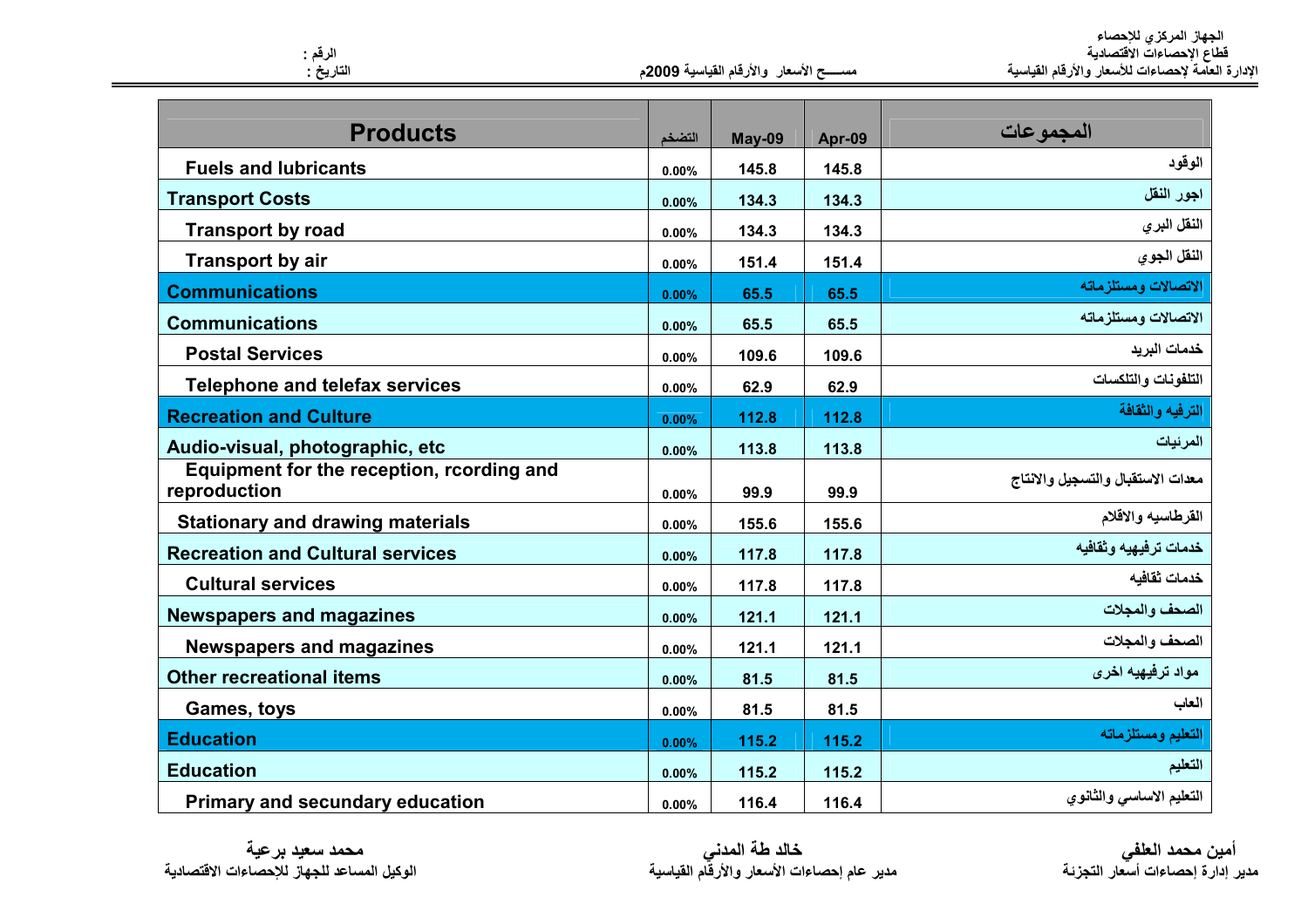| الجهاز المركزي للإحصاء                            |
|---------------------------------------------------|
| فطاع الإحصاءات الاقتصادية                         |
| الإدارة العآمة لإحصاءات للأسعار والأرقام القياسية |

| مســـــح الأسعار  والأرقام القياسية 2009م |  |  |  |  |
|-------------------------------------------|--|--|--|--|
|-------------------------------------------|--|--|--|--|

| <b>Products</b>                                              | التضخم   | May-09 | Apr-09 | المجموعات                              |
|--------------------------------------------------------------|----------|--------|--------|----------------------------------------|
| <b>Post-secondary education</b>                              | 0.00%    | 99.9   | 99.9   | التعليم بعد الثانوية                   |
| <b>Restaurants and Hotels</b>                                | 0.00%    | 165.1  | 165.1  | المطاعم والفنادق                       |
| <b>Catering services</b>                                     | 0.00%    | 175.1  | 175.1  | خدمات المباشرين                        |
| Restaurants, caffees, etc.                                   | 0.00%    | 175.1  | 175.1  | المطاعم والمقاهي                       |
| <b>Accommodation services</b>                                | 0.00%    | 115.7  | 115.7  | خدمات الاسكان                          |
| <b>Accommodation services</b>                                | 0.00%    | 115.7  | 115.7  | خدمات الاسكان                          |
| <b>Miscellaneous Goods and Services</b>                      | 0.00%    | 138.7  | 138.7  | خدمات وسلع متنوعه                      |
| <b>Personal care</b>                                         | 0.00%    | 117.7  | 117.7  | العنابه الشخصبه                        |
| Other appliances, articles and products for<br>personal care | 0.00%    | 117.7  | 117.7  | اجهزه اخرى ومعدات وسلع للعنايه الشخصية |
| Personal Effects, n.e.c.                                     | 0.00%    | 190.3  | 190.3  | سلع شخصية                              |
| Jewellery, clocks, and watches                               | $0.00\%$ | 197.8  | 197.8  | المجوهرات والساعات                     |
| <b>Other personal effects</b>                                | 0.00%    | 157.2  | 157.2  | سلع شخصيه اخرى                         |
| <b>Personal care</b>                                         | 0.00%    | 132.8  | 132.8  | عنايه شخصيه                            |
| Hairdressing salons and grooming                             | 0.00%    | 132.8  | 132.8  | صالون الحلاقه                          |

الرقم :<br>التاريخ :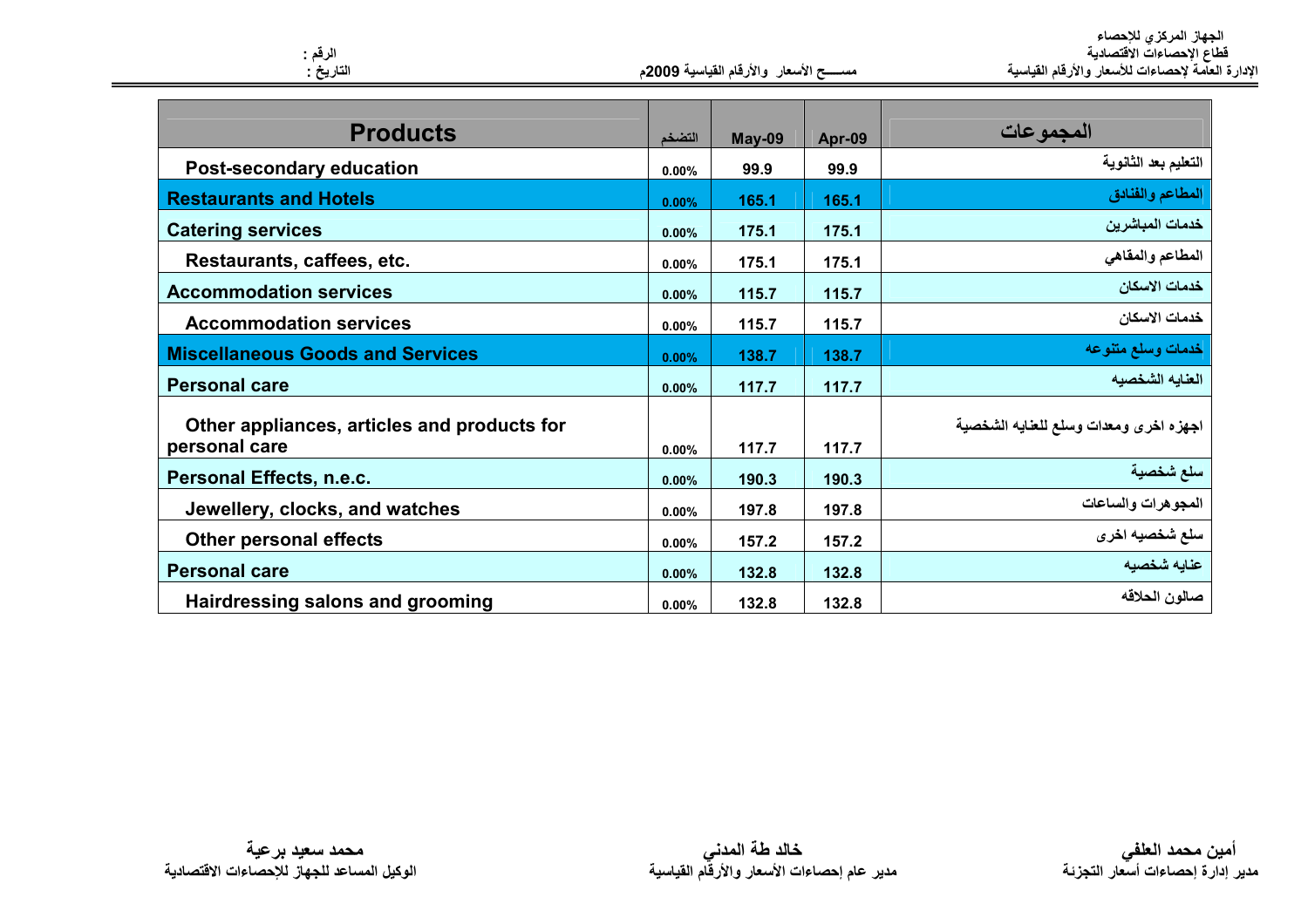

خالد طة المدنى مدير عام إحصاءات الأسعار والأرقّام القياسية